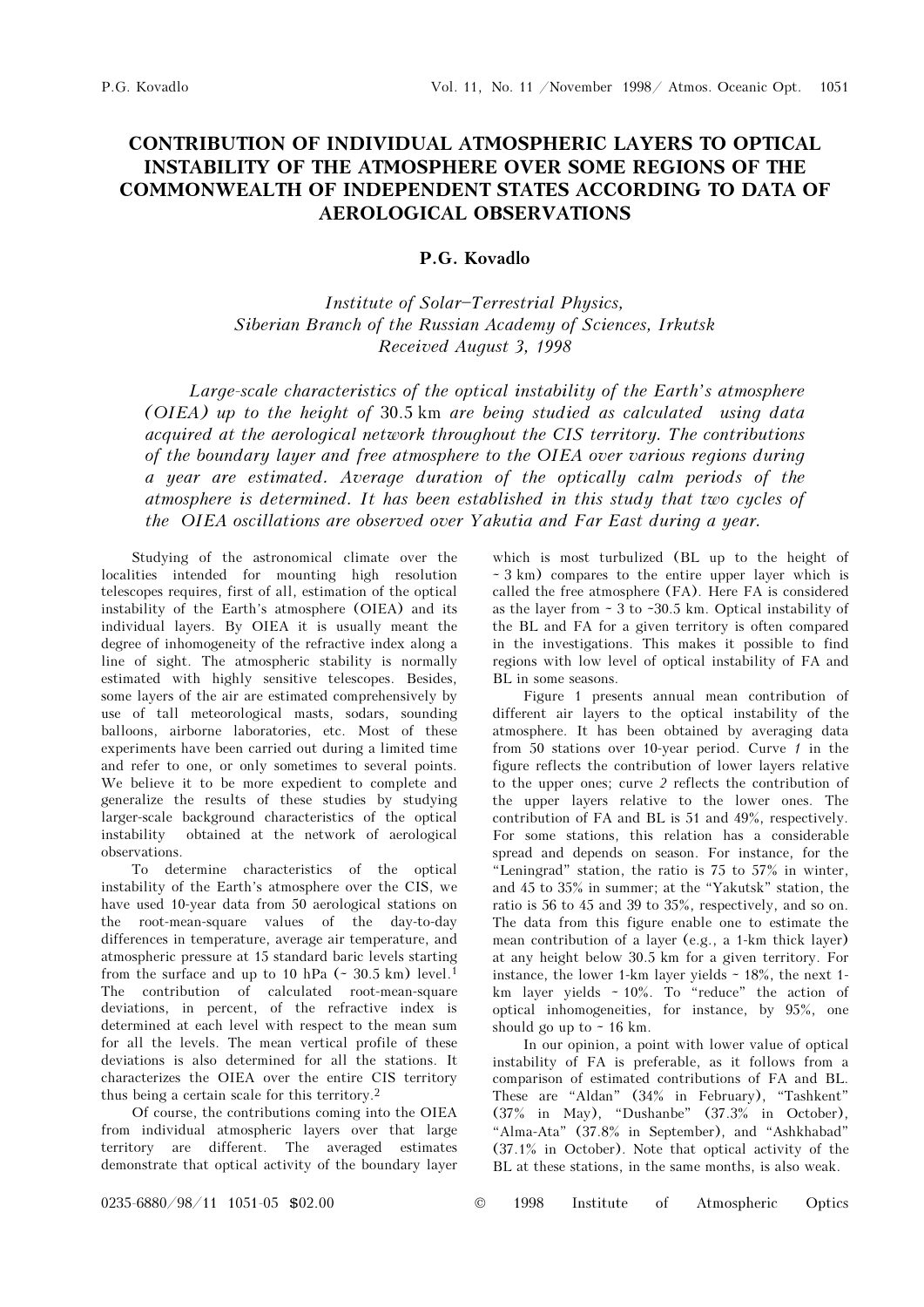

FIG. 1. The annual mean contribution of different air layers to the optical instability of the atmosphere according to 10-year aerological data of 50 stations.

Estimates of contributions from the FA and BL to the OIEA have been done in several Russian and foreign papers. In the La Palma observatory,3 according to observations with a monitor of the Sun's image quality, as well as from measurements of temperature pulsation at the mast and captive balloons, the FA and BL contributions were estimated as 41 and 56%, respectively. Besides, the contribution from the surface layer to the OIEA was also determined (3%). The authors of this paper have arrived at a conclusion that the contribution of the free atmosphere is approximately the same as at Mauna Kea and La Silla. The boundary layer there is more turbulized than at La Silla.

As shown in Refs. 4 and 5 the contributions of the boundary layer  $(0-3 \text{ km})$  and free atmosphere ( $> 3 \text{ km}$ )

∞

to the turbulent optical factor 
$$
\iint_{0}^{L} C_n(h) dh
$$
 are

approximately the same as it follows from observations of stars with a shift interferometer and scidar. The problem on determining the height of atmospheric layers with the largest contribution to image jitter was studied in a series of Russian papers. According to facts presented in Ref. 6, the jitter of star images is caused by lower layers of the troposphere. Observations of the Sun, the Moon, and stars<sup> $7-9$ </sup> in Pulkovo demonstrate that optically active layers of the atmosphere are at heights from 200 m to 2.5 km (in some cases, up to 8.5 km) in the afternoon, and from 600 m to 6.5 km at night. On some nights, those were observed at the height of 9 km. At the same time, according to the results of cinematography of the Sun,10 the most probable height of optically active layers does not exceed 70 m. In Ref. 11, according to observations of star images' jitter, the efficient thickness of optical inhomogeneities does not exceed 500 m. The same height is presented in Ref. 12.

In more recent papers, the heights of the efficient optically unstable layers are higher and in fact begin to coincide with the OIEA estimation presented in Fig. 1. In Ref. 13 there is presented vertical profile of  $C_n^2$ estimated from the star images jitter. Depending on  $C_n^2$ near the Earth's surface, the boundary 1-km layer contributes 84, 75, and 50%. From that it follows that the overlying atmospheric layers contribute 16, 25, and 50%, respectively. The values of  $C_n^2$  presented in Ref. 13 demonstrate that atmospheric layers above 1 km heights start to bring the main contribution at the improved quality of star images. Note that, according to our data at the station "L'vov," nearest to Uzhgorod, the atmosphere is rather stable in summer, and the contribution from FA also increases with the OIEA decrease. This is characteristic of almost all the stations.

In Ref. 14, based on a large bulk of observation data on the star image jitter obtained with a FEP device, the image quality is shown to be mainly determined by the layers above 0.5 km height. From the measurement data on the star jitter at Assy-Turgen plateau  $(H = 2700 \text{ m})$ , the contribution of the surface layer of thickness 25 m is estimated to be  $11-18\%$ .<sup>15</sup>

It should be noted that numerical estimates in the above cited papers keep within the limits of our data in the majority of cases, regardless of a considerable spread. Besides, one should keep in mind that the conclusions in almost all the papers are drawn based on relatively short observation series of the duration about few days and only rarely up to one year and longer.

Optical instability of the boundary layer and free atmosphere is governed, in a certain sense, by different factors. Turbulence of the boundary layer is formed directly under the influence of the underlying surface and outer thermodynamic factors.16 Turbulence in the free atmosphere is formed only by the thermodynamic factors. In this connection, the optical instability of the BL is more unsteady than that of the FA.

An attempt to obtain the minimal height above sea level below which one must not build observatories was undertaken in Ref. 17 based on the  $C_n^2$  measurements by use of radiosondes. According to our estimates, the rise to isolated mountain tops may provide for an average improvement of  $10-20%$  per 1 km what well agrees with the estimates in Refs. 17 and 18. However, to find the optimum height, the data on optical instability of the BL are yet insufficient. Estimates of optical instability of the FA are also needed. As follows from qualitative reasoning in Ref. 19, the optical instability of the FA sets, say it so, the "background" of an image quality which varies little from place to place. This is true to life only for a limited territory, while the seasonal variation of the optical instability can be considerable in this case too.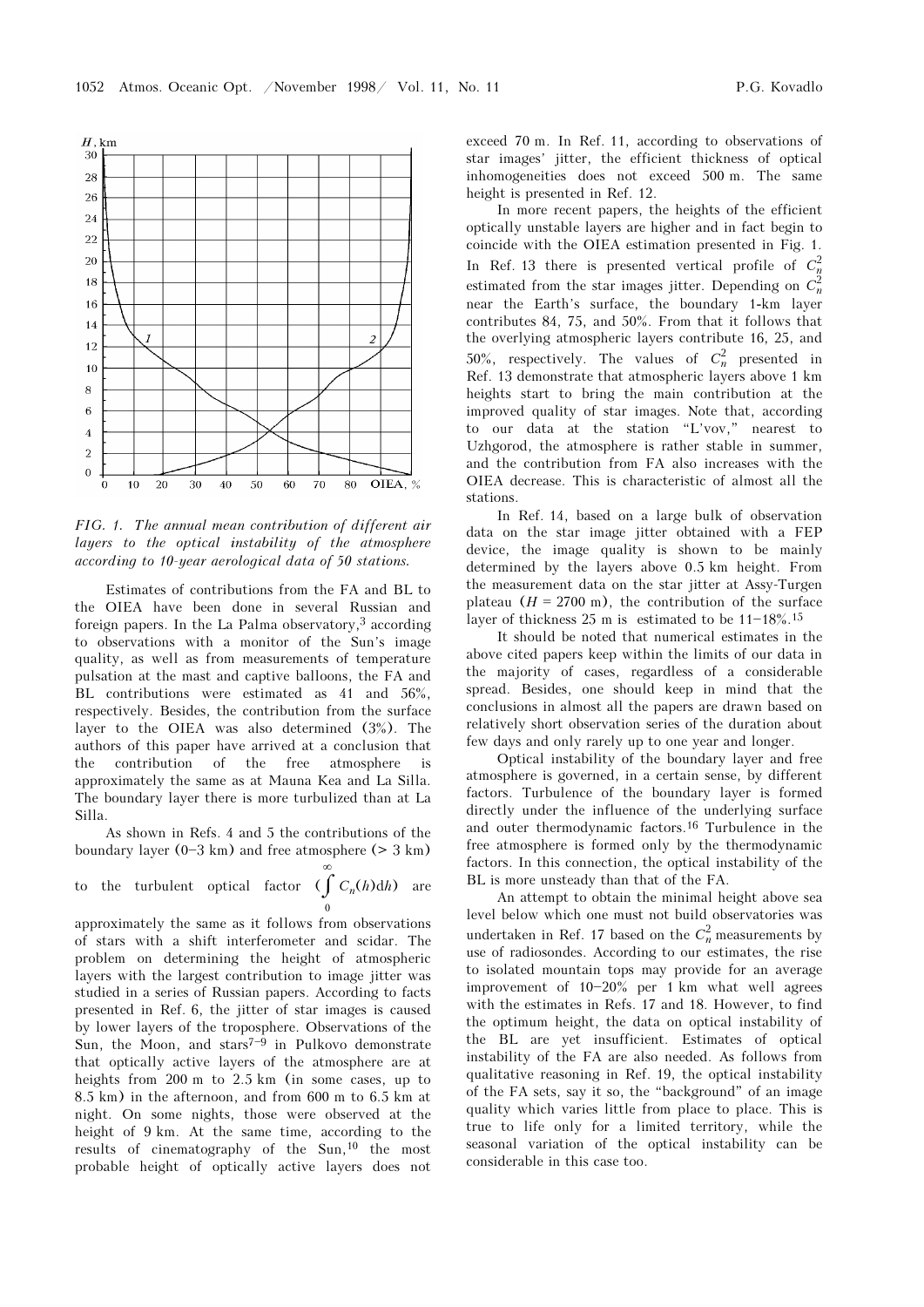Contribution of the atmosphere to image distortion decreases with increasing height and, according to data of optical observations,  $20$  it is 12-28% from the layers above 9 km. Returning to Fig. 1, where curve 2 demonstrates annual mean contribution coming to the optical instability from the upper atmospheric layers as compared to that from the lower ones, we see that the interval mentioned in Ref. 20 agrees with the data presented in this figure.

As was established in Refs. 21 and 22 by use of micro-temperature radiosonde observations, turbulence in the free atmosphere is similar in different observation points (observatories in Sacramento Peak, Canary Islands, and other). Based on this fact, the authors suppose that the FA turbulence has a similar effect upon the image quality throughout the globe. But, our data make us to argue this statement for at least two reasons. First, optical instability of the FA is subject to seasonal variations, at least in the midlatitudes (according to our data it may reach  $15-20\%$ ). Second, the FA instability varies from station to station, and the difference can be from 20 to 30% in some seasons.



FIG. 2. The month-to-month variations of the optical instability of the  $3-30.5$ -km layer within one year over different regions: the western coast (1), Central European Russia (2), the West Siberian Plain (3), Yakutia  $(4)$ , and the eastern coast  $(5)$ .

It should be noted that variations of optical instability of the FA are the lowest in summer over the whole CIS territory  $(5-10\%)$  excluding "Arkhangelsk" station where the difference is 19%. Besides, seasonal variations are small in some regions, e.g., over Southern Kazakhstan, Central Asia, and over the Arctic Ocean coast. Thus, in particular, at "Cape Chelyuskin", œOlenek", and other stations the seasonal variations may account only a few percents. Since the problem on the optical structure of the inhomogeneities is important for astroclimatic conceptions, it is worth considering it in a more detail.

Figure 2 presents variations of the FA optical instability over the regions from the western coast (curve  $1)$  to the eastern coast (curve 5) within a year. The main features of the optical instability fluctuations are the amplitude and periodicity of the fluctuations. Stations that are situated at the coast have larger amplitude of fluctuations  $(22-27%)$  as compared to those at the continental ones  $(12-19%)$  and higher (annual mean) optical instability. It is of a certain interest that two cycles (second harmonics) appear in the annual variation of the optical instability over Yakutia (curve 4) and eastern coast (curve 5). The second harmonic is already clearly seen over the West Siberian Plain (curve 3). The double cycle of annual fluctuations is followed up to the tropopause  $(H \sim 12 \text{ km})$ .

Figure 3 presents annual variations of the optical instability throughout the whole layer  $(0 - 30.5 \text{ km})$ , in accordance with Fig. 2, over the western coast, Central European Russia, West Siberian Plain, Yakutia, and the eastern coast (they are designated by figures  $1-5$ , respectively). Here the fluctuations have larger amplitude and, consequently, are better pronounced.

The dual cyclic recurrence during a year is probably caused by a stabilizing effect of the Asian anticyclone in winter.<sup>23</sup> Its effect can be seen up to the tropopause.

The optically more calm period in July can be observed not only at western stations. For instance, if we take 90% OIEA level (denoted by dashed lines in Fig. 3), i.e., better than the average one by 10% for a chosen territory, the longest period (7.5 months) is observed over Yakutia. Corresponding periods over Central European Russia, Far East, the western coast, and the West Siberian Plain are 3.8, 2.6, 3, and 2 months, respectively. Let us note one salient feature. In July, optical instability is 68% of the average value characteristic of Central European Russia, i.e., it is the most optically quiet atmosphere among the regions presented in Fig. 3. Perhaps, this fact made it possible to obtain test photographic pictures of the Sun from the ground near Volsk with a high resolution. In terms of quality, the pictures are almost on a par with the pictures taken with the stratospheric sun telescope from Pulkovo (quoted from the oral presentation by Doctor V.N. Karpinskii, State Astronomical Observatory, Russian Academy of Sciences, Pulkovo, 1990).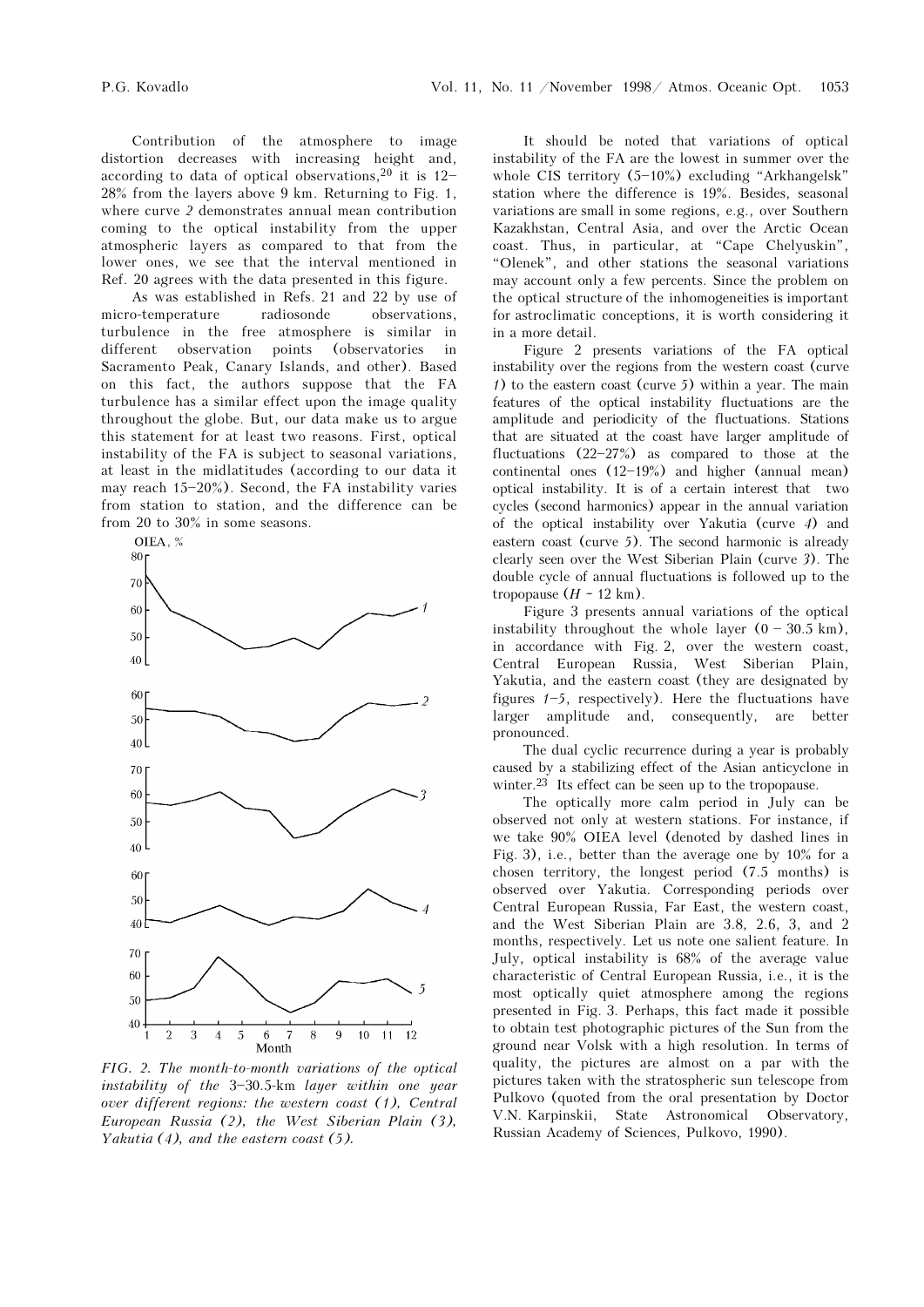

FIG. 3. Annual OIEA variations over different regions: the western coast (1), Central European Russia (2), the West Siberian Plain (3), Yakutia (4), and the eastern coast (5).

For a comparison, Fig. 4 presents annual variation of the optical instability over island stations œBarentsburg", Heis island, Bering Island, Simushir Island, and œYuzhno-Sakhalinsk." Note that the atmosphere is more quiet over west islands near to the pole, what is especially true in the case with the FA layer. This fact must be taken into account when selecting promising places for polar astronomical stations.

Let us now consider the region of Central Asia, South Kazakhstan, and Caucasus. Here (Fig. 5) the optical instability during a year is the lowest one, as compared with the other regions considered. The best time for observations here is August. The free atmosphere contributes from 35 to 45% of the OIEA. The duration at the 90% level is 12 months. According to observations at the Pamir solar telescope24 mounted at the Shorbulak pass, image quality sharply deteriorates in winter (in December) and duration of the periods with resolution better than a second of arc decreases to 0.14%. At the same time, in summer, the duration reaches 20%. These estimates qualitatively agree with the OIEA variations over Central Asia ( $\sim 80\%$  in winter and  $\sim 60\%$  in summer).



FIG. 4. Annual OIEA variations in the layers: 0 $-30.5$  km (1) and  $3-30.5$  km (2) over island stations: North-West part of Russia (a); Russian Far East (b).



FIG. 5. Annual OIEA variations in the layers: 0 $-30.5$  km (1) and  $3-30.5$  km (2) over Central Asia, Southern Kazakhstan, and Caucasus.

In summer, the OIEA level is less than 80% practically over the entire territory considered (except the western coast). However, the duration of this period is longest over the Central European Russia and Yakutia. This fact should be taken to account when developing the search astroclimatic programs.